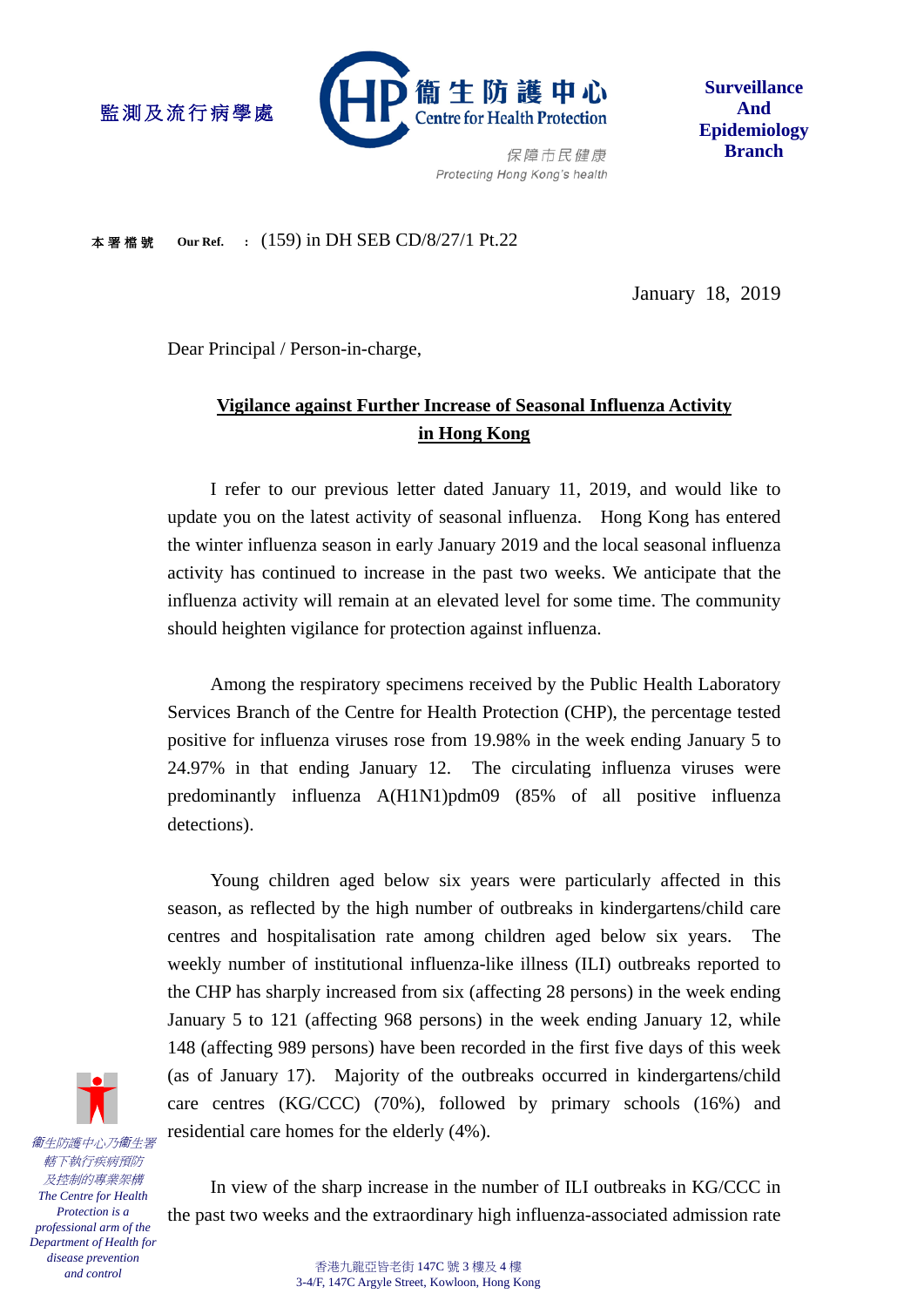among children aged less than 6 years in public hospitals, the Government has convened an interdepartmental meeting yesterday to review the latest situation. The Government has recommended an enhanced measure that all KG/CCC with an ILI outbreak will be closed for a period of seven days to interrupt influenza transmission within the affected schools. Young children may not have the ability to observe strict personal and hand hygiene and they are prone to influenza infection and its complications. This additional measure is expected to reduce the risk of acquiring influenza infection in school settings. The Government will review the situation before the end of the Chinese New year holiday to see if this measure needs to be extended. Please refer to the List of Kindergartens/ Child Care Centres/ Kindergarten-cum-Child Care Centres Requiring Temporary Class Suspension in the 2018/19 Winter Influenza Season at [https://www.chp.gov.hk/en/features/14843.html.](https://www.chp.gov.hk/en/features/14843.html)

We anticipate that the local seasonal influenza activity will remain at an elevated level for some time. Members of the public should continue to maintain good personal protection against influenza. Particularly, children, the elderly and those with underlying illnesses are urged to receive influenza vaccination as early as possible to prevent seasonal influenza as it takes about two weeks for antibodies to develop in the body after vaccination. They should promptly seek medical advice if influenza-like symptoms develop so that appropriate treatment can be initiated as early as possible to prevent potential complications.

We would like to appeal to KG/CCC to arrange vaccination activity for seasonal influenza vaccine for students as soon as possible. KG/CCC can invite doctors enrolled in the Enhanced Vaccination Subsidy Scheme (VSS) Outreach Vaccination to provide **free** seasonal influenza vaccination service for students who are Hong Kong residents.

KG/CCC may select doctors or medical organisations from the "List of Doctors Providing Enhanced Outreach Vaccination at school-setting in Jan-Feb 2019". The List is enclosed in the Appendix I for your easy reference. You may also visit the CHP website for the List at: [https://www.chp.gov.hk/en/features/17980.html.](https://www.chp.gov.hk/en/features/17980.html)

Parents are also encouraged to bring their children to have vaccination at their family doctor's clinic or at clinics of private doctors enrolled in VSS. Your action is highly essential for prevention of influenza. Should you have any enquiries, please contact Vaccination Office at 2125 2128.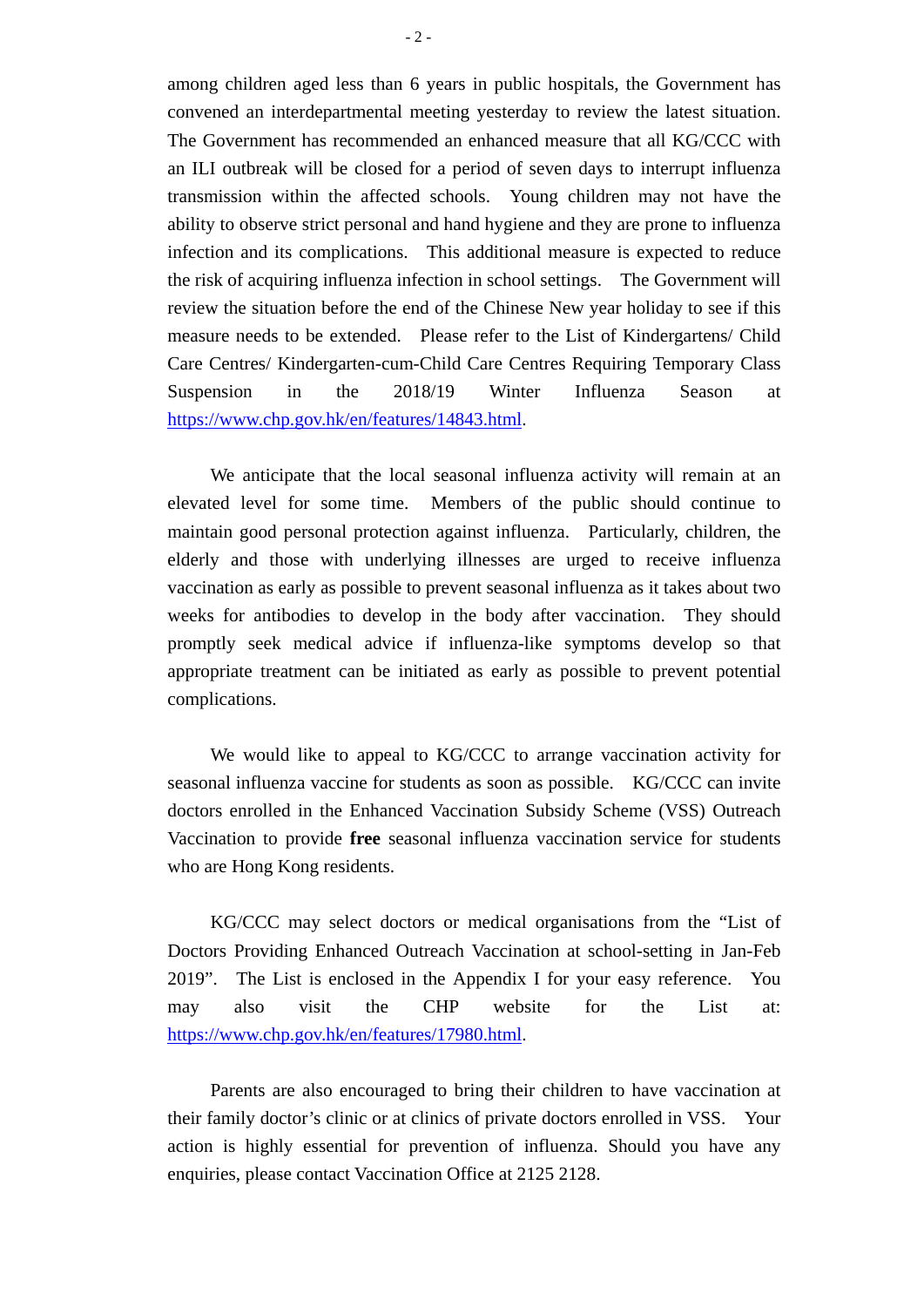Young children, elderly people and patients with chronic diseases are prone to influenza infection and its complications. As schools and organisations are collective assembly places, infectious diseases such as influenza could be easily spread among people through their daily contacts. Sources of infection could come from staff, visitors or students (especially those having active symptoms). In this regard, we would like to urge you to reinforce preventive measures in schools, kindergartens and child care centres so as to mitigate the impact of seasonal influenza.

*Schools should actively check the body temperature of all students every day during this influenza season when they arrive at school so as to identify students with fever. This additional measure should continue until the local influenza activity returns to the baseline level. By then, the CHP will issue another letter to inform you.* 

To prevent outbreaks of influenza and other respiratory infections, it is of prime importance that children with fever (oral temperature higher than 37.5℃, or ear temperature higher than 38℃), regardless of the presence of respiratory symptoms, should not be allowed to attend school. They should be advised to seek medical advice and should avoid school till 48 hours after the fever has subsided. Staff should also check their temperature before work every day and staff with respiratory illnesses or fever should refrain from work.

It is also important to measure and record students' body temperature properly. Please refer to Section 2.3 of the 'Guidelines on Prevention of Communicable Diseases in Schools / Kindergartens /Kindergartens-cum-Child Care Centres / Child Care Centres' published by the CHP for detailed information on monitoring of body temperature, which can be accessed at:

[http://www.chp.gov.hk/files/pdf/guidelines\\_on\\_prevention\\_of\\_communicable\\_dis](http://www.chp.gov.hk/files/pdf/guidelines_on_prevention_of_communicable_diseases_in_schools_kindergartens_kindergartens_cum_child_care-centres_child_are_centres.pdf) [eases\\_in\\_schools\\_kindergartens\\_kindergartens\\_cum\\_child\\_care-centres\\_child\\_ar](http://www.chp.gov.hk/files/pdf/guidelines_on_prevention_of_communicable_diseases_in_schools_kindergartens_kindergartens_cum_child_care-centres_child_are_centres.pdf) [e\\_centres.pdf](http://www.chp.gov.hk/files/pdf/guidelines_on_prevention_of_communicable_diseases_in_schools_kindergartens_kindergartens_cum_child_care-centres_child_are_centres.pdf)

Moreover, we would like to draw your attention to our guidelines on proper hand hygiene and proper use of mask available from the CHP's designated webpages [\(https://www.chp.gov.hk/en/healthtopics/content/460/19728.html](https://www.chp.gov.hk/en/healthtopics/content/460/19728.html) and <https://www.chp.gov.hk/en/healthtopics/content/460/19731.html> respectively). Please refer to Appendices II and III for the detailed recommendations on proper hand hygiene and proper use of mask respectively. Please draw the attention of the staff and students in your institution to the above.

Besides receiving seasonal influenza vaccination as early as possible for personal protection, the following measures are advised to prevent influenza and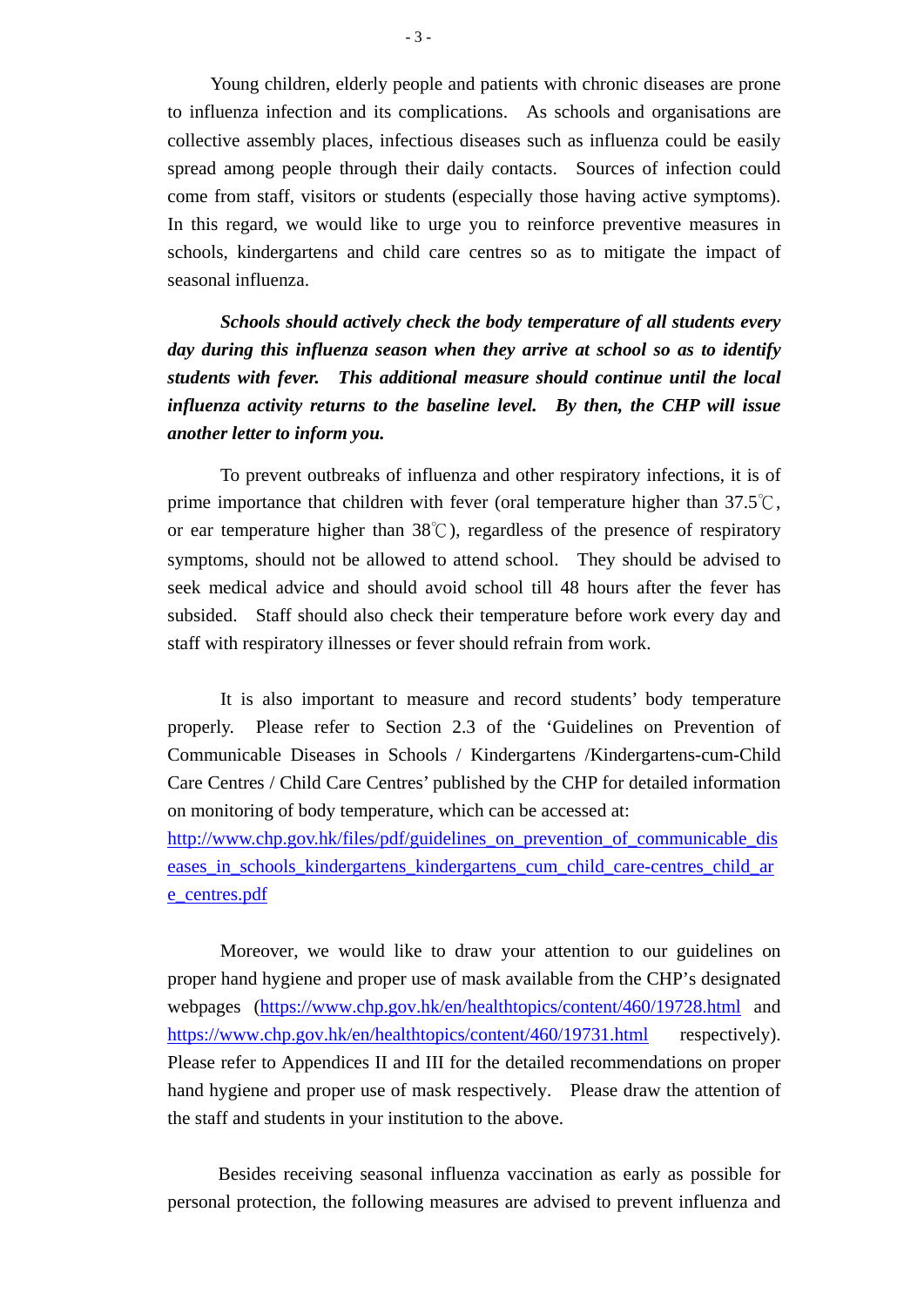respiratory tract infections:

- Wash hands with liquid soap and water properly whenever possibly contaminated;
- When hands are not visibly soiled, clean them with 70-80% alcohol-based handrub as an effective alternative;
- Cover nose and mouth while sneezing or coughing and wash hands thoroughly afterwards;
- Dispose of soiled tissue paper properly in a lidded rubbish bin;
- Put on a surgical mask when respiratory symptoms develop;
- Maintain good indoor ventilation:
- When influenza is prevalent, avoid going to crowded or poorly ventilated public places; high-risk individuals may consider putting on surgical masks in such places; and
- Maintain a balanced diet, exercise regularly, take adequate rest, do not smoke and avoid overstress.

If you notice an increase in fever/respiratory illnesses among children/ students, clients or staff, please report promptly to our Central Notification Office (Tel: 2477 2772; Fax: 2477 2770) for prompt epidemiological investigations and outbreak control. For the latest information on influenza activity, please visit the CHP's pages below for more information:

- The influenza page [\(http://www.chp.gov.hk/en/view\\_content/14843.html\)](http://www.chp.gov.hk/en/view_content/14843.html); and
- The weekly Flu Express report [\(https://www.chp.gov.hk/en/resources/29/304.html\)](https://www.chp.gov.hk/en/resources/29/304.html).

Yours faithfully,

(Dr. SK CHUANG) for Controller, Centre for Health Protection Department of Health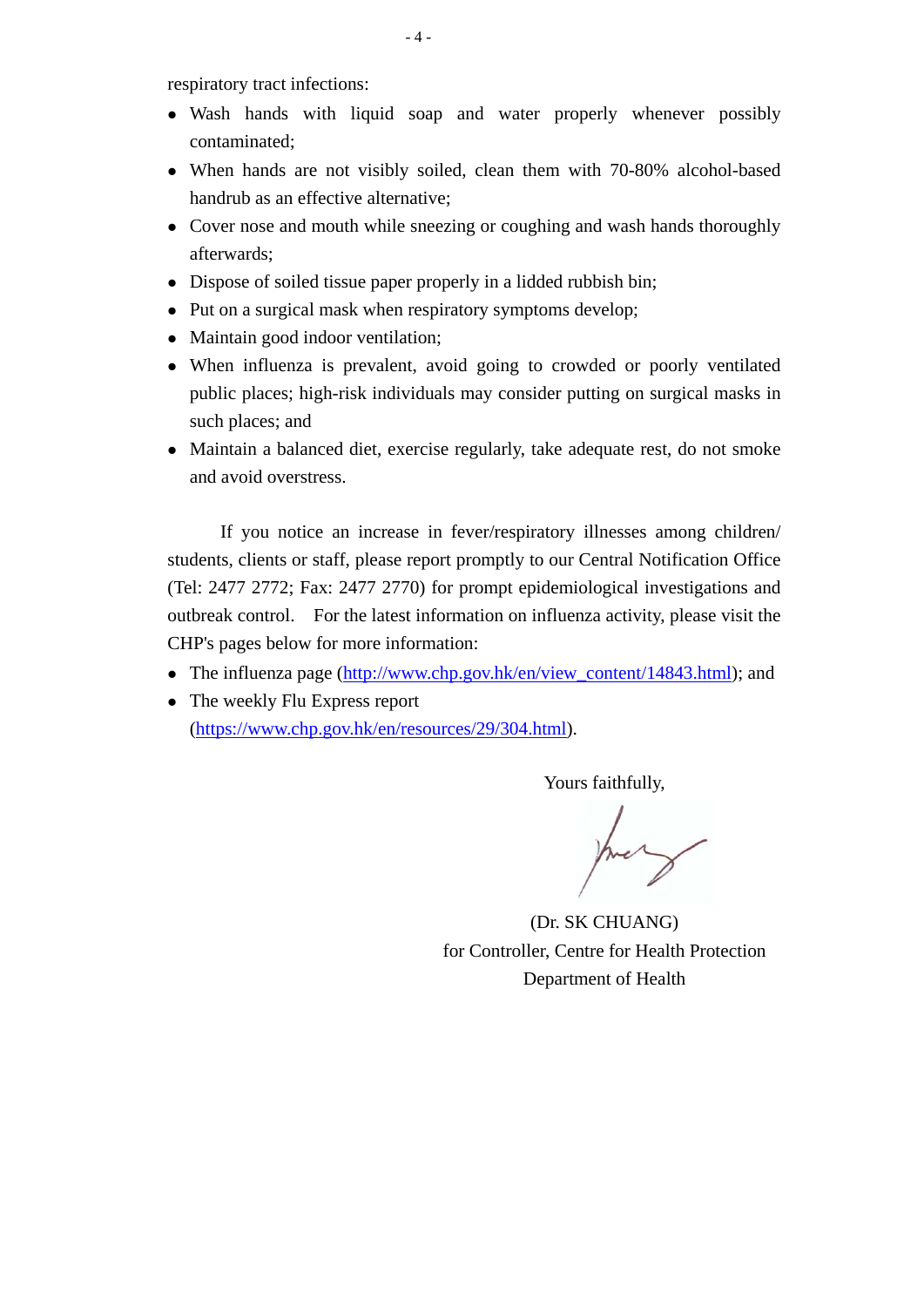#### List of Doctors Providing Enhanced Outreach Vaccination at school-setting in Jan-Feb 2019 (As at 18/01/2019 12:00pm) with districts

The list is arranged in alphabetical order according to the last name of the service provider.

| <b>Medical Organisation Name</b>                  | <b>Practice Name</b>            | <b>Service Provider</b>    | <b>Practice Address</b>                                                                              | <b>Telephone Number</b> | <b>District</b>     |
|---------------------------------------------------|---------------------------------|----------------------------|------------------------------------------------------------------------------------------------------|-------------------------|---------------------|
| 123 Medical Centre Limited                        | 123 Medical Centre Limited      | Dr MOK, Kwan Yeung         | G/F, On Fung Building, 65 Yuen Tun Circuit, TSUEN WAN, NEW<br><b>TERRITORIES</b>                     | 37020123                | Tsuen Wan           |
| A.D.E.C. Medical Alliance Limited                 | A.D.E.C. Medical Alliance       | Dr CHAN, Tat Eddie         | Room 2312, 23/F, Parklane Square, 2 Tuen Hi Road, TUEN MUN,<br><b>NEW TERRITORIES</b>                | 24588222                | Tuen Mun            |
| A.D.E.C. Medical Alliance Limited                 | A.D.E.C. Medical Alliance       | Dr CHOW, Wai Man           | Shop J1, G/F, Block 3, Kwai Fong Terrace, Kwai Fong, KWAI CHUNG,<br><b>NEW TERRITORIES</b>           | 24268383                | Kwai Tsing          |
| A.D.E.C. Medical Alliance Limited                 | A.D.E.C. Medical Alliance       | Dr LAU, Cynthia Siu Wai    | Shop J1, G/F, Block 3, Kwai Fong Terrace, 15 Kwai Yi Road, Kwai Fong,<br>KWAI CHUNG, NEW TERRITORIES | 24268383                | Kwai Tsing          |
| A.D.E.C. Medical Alliance Limited                 | A.D.E.C. Medical Alliance       | Dr WU, Wai                 | Room 2312, 23/F, Parklane Square, 2 Tuen Hi Road, TUEN MUN,<br><b>NEW TERRITORIES</b>                | 24588222                | Tuen Mun            |
| <b>Anson Medical Centre</b>                       | <b>Anson Medical Centre</b>     | Dr POON, Kam Ha Louisa     | Shop 85, Level 2, Tseung Kwuan O Plaza, 1 Tong Tak Street, TSEUNG<br>KWAN O, NEW TERRITORIES         | 23681698                | Sai Kung            |
| Cambridge Paediatrics Limited                     | Cambridge Paediatrics           | Dr HUNG, Chi Wan           | Unit 1016, 10/F, Tower 1, Grand Central Plaza, SHA TIN,<br><b>NEW TERRITORIES</b>                    | 37033550                | Sha Tin             |
| Charis Medical Centre                             | Charis Medical Centre           | Dr CHAN, Ching Pong        | Room 1008A, 10/F, Albion Plaza, 2-6 Granville Road, TSIM SHA TSUI,<br><b>KOWLOON</b>                 | 24197722<br>26239278    | Yau Tsim Mong       |
| Christian Family Service Centre<br>Medical Clinic | Christian Family Service Centre | Dr LAI, Yiu Ming           | Room A, G/F, 3 Tsui Ping Road, KWUN TONG, KOWLOON                                                    | 29508105                | Kwun Tong           |
| Dedicare Limited                                  | Dedicare Limited                | Dr CHAN, Doa Hang Henry    | Room 2108, Melbourne Plaza, 33 Queen's Road Central, CENTRAL,<br><b>HONG KONG</b>                    | 24682248<br>96982108    | Central and Western |
| Dedicare Limited                                  | Dedicare Limited                | Dr NGAI, Ho Yin Allen      | Room 2108, Melbourne Plaza, 33 Queen's Road Central,<br>CENTRAL, HONG KONG                           | 96982108                | Central and Western |
| Dedicare Limited                                  | Dedicare Limited                | Dr CHUNG, Wai Kit          | Room 2108, Melbourne Plaza, 33 Queen's Road Central,<br>CENTRAL, HONG KONG                           | 96982108                | Central and Western |
| Dr Chan Pui Kwong                                 | Dr Chan Pui Kwong               | Dr CHAN, Pui Kwong         | Shop S206, Chuk Yuen Shopping Centre, Chuk Yuen South Estate,<br>WONG TAI SIN, KOWLOON               | 23243035                | Wong Tai Sin        |
| Dr Choy Yuk Lun Frederick                         | Dr Choy Yuk Lun Frederick       | Dr CHOY, Yuk Lun Frederick | G/F, 27A Pak Tai Street, TO KWA WAN, KOWLOON                                                         | 27128805                | Kowloon City        |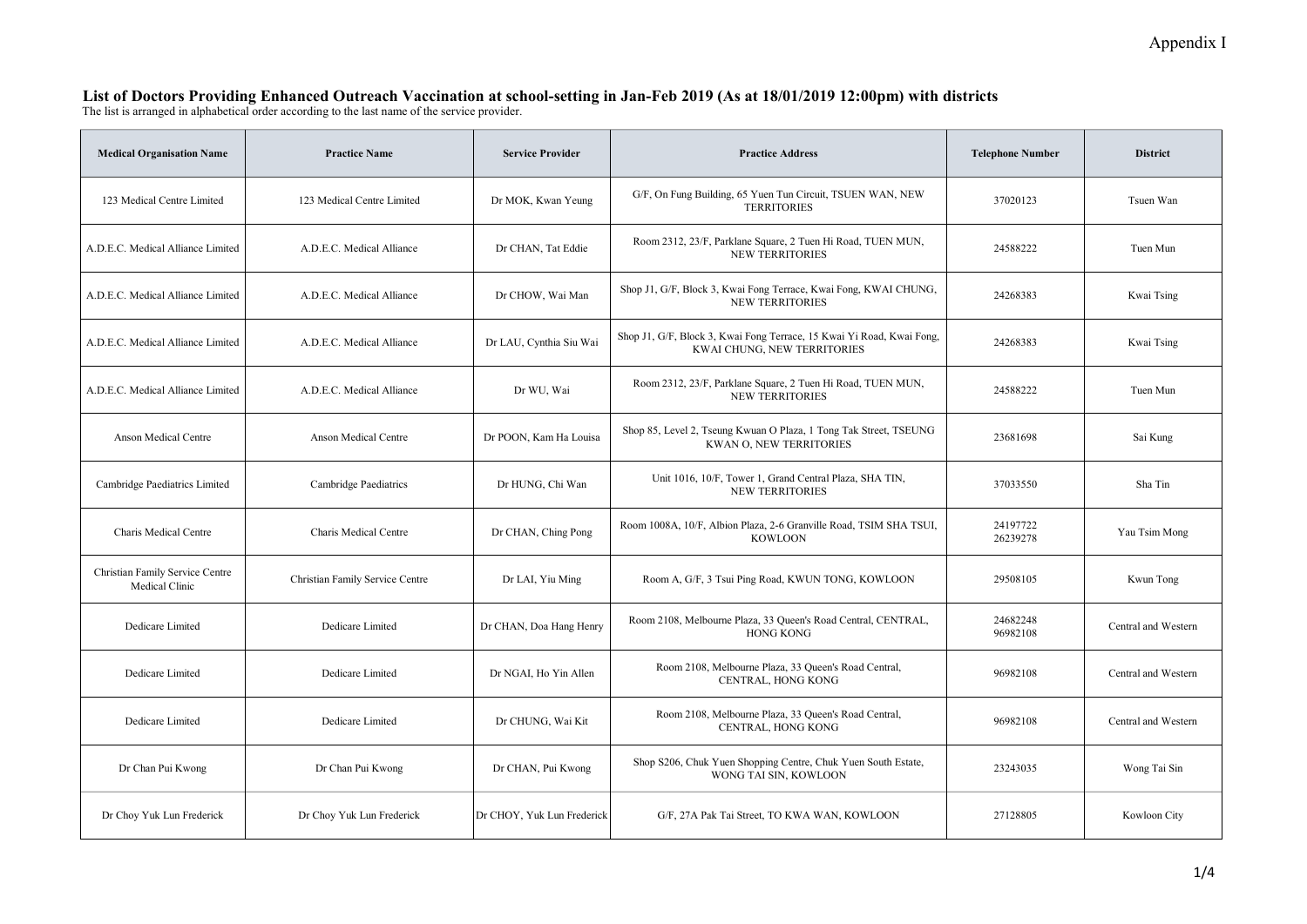| <b>Medical Organisation Name</b>                                          | <b>Practice Name</b>                                  | <b>Service Provider</b>           | <b>Practice Address</b>                                                                         | <b>Telephone Number</b> | <b>District</b>     |
|---------------------------------------------------------------------------|-------------------------------------------------------|-----------------------------------|-------------------------------------------------------------------------------------------------|-------------------------|---------------------|
| Dr Ho Oi Ping Patrick                                                     | Dr Ho Oi Ping Patrick                                 | Dr HO, Oi Ping Patrick            | Room E, 1/F, 186 Hing Fong Road, KWAI CHUNG, NEW TERRITORIES                                    | 24221775                | Kwai Tsing          |
| Dr Mary B L Kwong                                                         | Clinic of Dr Mary B L Kwong                           | Dr KWONG, Bi Lok Mary             | Room A-B, 18/F, Crason Commercial Centre, 333 Nathan Road, JORDAN,<br><b>KOWLOON</b>            | 27711991                | Yau Tsim Mong       |
| Dr Wong Chun Chung                                                        | Dr Wong Chun Chung                                    | Dr WONG, Chun Chung               | Shop 6A, 5/F, Greenwood Terrace Commercial Complex, Greenwood<br>Terrace, CHAI WAN, HONG KONG   | 25570463                | Eastern             |
| Dr Wong Yu Man James                                                      | Dr Wong Yu Man James                                  | Dr WONG, Yu Man James             | Shop 2A, G/F, Hing Fat Building, 11 Yu King Square, YUEN LONG, NEW<br><b>TERRITORIES</b>        | 24752212<br>24470606    | Yuen Long           |
| <b>Enoch Medical Consultant Limited</b>                                   | Enoch Medical Centre (Fu Shin)                        | Dr HUNG, Wai                      | Shop 122A, Fu Shin Shopping Centre, Fu Shin Estate, TAI PO, NEW<br><b>TERRITORIES</b>           | 26642600                | Tai Po              |
| <b>Ethical Company Limited</b>                                            | The Therapist Family Health Centre                    | Dr FU, Chi Man Jamie              | Shop J, Ground Floor, Yue On Building, 78-86 Catchick Street, KENNEDY<br>TOWN, HONG KONG        | 23410488                | Central and Western |
| Grand Seasons Global Limited                                              | Hong Kong Prevention of Infectious Diseases<br>Action | Dr MOK, Kwan Yeung                | Flat 5, 11/F, Ming Fat Industrial Centre, 1 Kin Fat Street, TUEN MUN,<br><b>NEW TERRITORIES</b> | 21857965                | Tuen Mun            |
| Grand Seasons Global Limited                                              | Hong Kong Prevention of Infectious Diseases<br>Action | Dr CHOW, Wai Fu                   | Flat 5, 11/F, Ming Fat Industrial Centre, 1 Kin Fat Street, TUEN MUN,<br><b>NEW TERRITORIES</b> | 21857965                | Tuen Mun            |
| Grand Seasons Global Limited                                              | Hong Kong Prevention of Infectious Diseases<br>Action | Dr CHUNG, Chun Sing               | Flat 5, 11/F, Ming Fat Industrial Centre, 1 Kin Fat Street, TUEN MUN,<br><b>NEW TERRITORIES</b> | 21857965                | Tuen Mun            |
| Great Linker (Hong Kong) Limited                                          | Tak Hong Family Medical Centre                        | Dr LAM, Sun Ching                 | G/F, Shop 204, Tak King House, Tak Tin Estate, LAM TIN, KOWLOON                                 | 27096677                | Kwun Tong           |
| Healing Hearts Medical Practice                                           | Healing Hearts Medical Practice                       | Dr LAM, Ka Yeung                  | Shop G22, Wo Yi Plaza, 26-30 Wo Yi Hop Road, KWAI CHUNG,<br><b>NEW TERRITORIES</b>              | 24338113                | Kwai Tsing          |
| Health & Treasure International<br>Company Limited                        | Health & Treasure International Company Limited       | Dr CHAK Ngai Chuen                | Room 2720, 27/F, New Tech Plaza, 34 Tai Yau Street,<br>SAN PO KONG, KOWLOON                     | 23331891                | Wong Tai Sin        |
| Hong Kong Council of Early<br>Childhood Education and Services<br>Limited | CECES Child Development Centre                        | Dr LI, Chi Yin                    | Unit D, 9/F, Tong Yuen Factory Building, 505 Castle Peak Road,<br>CHEUNG SHA WAN, KOWLOON       | 31620995<br>31881856    | Sham Shui Po        |
| Hong Kong Sheng Kung Hui Welfare<br>Council Limited                       | Centre of Wellness (Kwun Tong)                        | Dr PANG, Naomi Marian Hai-<br>Shr | Unit 7-8, 20/F, Elite Centre, 22 Hung To Road, KWUN TONG,<br><b>KOWLOON</b>                     | 27116225                | Kwun Tong           |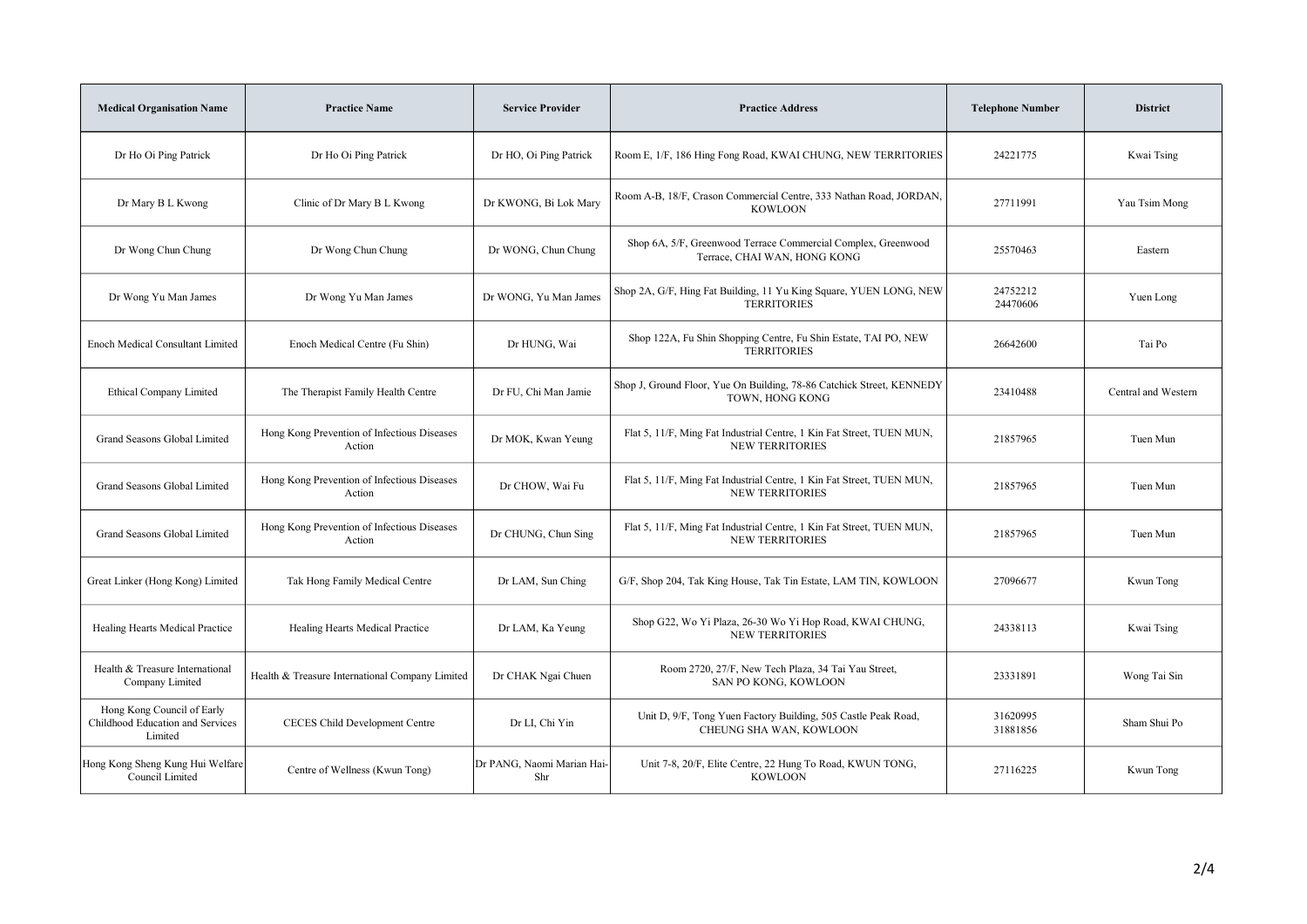| <b>Medical Organisation Name</b>                    | <b>Practice Name</b>                                     | <b>Service Provider</b>      | <b>Practice Address</b>                                                                             | <b>Telephone Number</b> | <b>District</b> |
|-----------------------------------------------------|----------------------------------------------------------|------------------------------|-----------------------------------------------------------------------------------------------------|-------------------------|-----------------|
| Hong Kong Sheng Kung Hui Welfare<br>Council Limited | Centre of Wellness (Kwun Tong)                           | Dr WONG, Kwok Tung           | Unit 7-8, 20/F, Elite Centre, 22 Hung To Road, KWUN TONG,<br><b>KOWLOON</b>                         | 27116225                | Kwun Tong       |
| Imed Well Limited                                   | Imed Well Limited                                        | Dr YEUNG, Chi Fung           | Shop C1, G/F, 70 Ivy Street, TAI KOK TSUI, KOWLOON                                                  | 23988443                | Yau Tsim Mong   |
| Kiangsu Chekiang & Shanghai<br>Medical Centre       | Kiangsu Chekiang & Shanghai Medical Centre               | Dr FAI, Ming Wai             | 1/F, Max Share Centre, 367-373 King's Road,<br>NORTH POINT, HONG KONG                               | 25711336                | Eastern         |
| Kiangsu Chekiang & Shanghai<br>Medical Centre       | Kiangsu Chekiang & Shanghai Medical Centre               | Dr WONG, Hei Chung<br>Jemima | Room 111-122, 1/F, Max Share Centre, 367-373 King's Road,<br>NORTH POINT, HONG KONG                 | 25711336                | Eastern         |
| Kiangsu Chekiang & Shanghai<br>Medical Centre       | Kiangsu Chekiang & Shanghai Medical Centre               | Dr TSO, Raymond              | 1/F, Max Share Centre, 367-373 King's Road,<br>NORTH POINT, HONG KONG                               | 25711336                | Eastern         |
| Kinetics Medical & Health Group<br>Company Limited  | Kinetics Integrated Medical & Health Centre              | Dr YU, John Yee Cheung       | Room 1411, 14/F, Hang Shing Building, 363 Nathan Road,<br>JORDAN, KOWLOON                           | 34269771<br>23102997    | Yau Tsim Mong   |
| Leung Man Chit Clinic                               | Leung Man Chit Clinic                                    | Dr LEUNG, Man Chit           | Shop A, , G/F, On Chuen Building, 6-14 Ming Ngai Street, TUEN MUN,<br><b>NEW TERRITORIES</b>        | 24592332                | Tuen Mun        |
| Man Hong Medical Clinic Limited                     | Man Hong Medical Clinic                                  | Dr WONG, Yeuk Ka Harry       | Shop 12, G/F, Double Mansion, 58-66 Pau Chung Street,<br>TO KWA WAN, KOWLOON                        | 27141828                | Kowloon City    |
| Onyx Children's Surgery Centre<br>Limited           | Onyx Children's Surgery Centre Limited                   | Dr WONG, Pui Yiu Beatrice    | Room 1220, 12/F, Ocean Centre Harbour City, 5 Canton Road, TSIM SHA<br>TSUI, KOWLOON                | 35681786                | Yau Tsim Mong   |
| Pokin Medical Consultation<br>Company               | Dr Wong Po Kin                                           | Dr WONG, Po Kin              | Shop 20, G/F, Hoi Fu Shopping Centre, 2 Hoi Ting Road, MONGKOK,<br><b>KOWLOON</b>                   | 98395353                | Yau Tsim Mong   |
| Premier Of Professional Medical<br>Care Limited     | Premier Of Professional Medical Care Center              | Dr HUI, Suk Yin Mandy        | Room A, B&C, 12/F, Eu Yan Sang Tower, 11/15 Chatham Road South,<br>TSIM SHA TSUI, KOWLOON           | 23939359                | Yau Tsim Mong   |
| Prosperous Treasure Limited                         | Cambridge United Integrated Medical Centre (Tuen<br>Mun) | Dr HUEN, Lok Lam             | Shop 3, G/F, Lee Yuen Mansion, 113-115 Heung Sze Wui Road, TUEN<br>MUN, NEW TERRITORIES             | 24418896                | Tuen Mun        |
| St Luke's Medical Centre Limited                    | St Luke's Medical Centre                                 | Dr CHEUNG, Ming              | Shop 08-09, C50-53A, 2/F Kwai Chung Plaza, 7-11 Kwai Foo Road, KWAI<br>CHUNG, NEW TERRITORIES       | 24682012                | Kwai Tsing      |
| Star Image Limited                                  | Dr Leung Kan Pui's Clinic                                | Dr LEUNG, Kan Pui            | Shop B28, 1/F, Kwai Chung Plaza Shopping Centre, 7-11 Kwai Foo Road,<br>KWAI CHUNG, NEW TERRITORIES | 24258811                | Kwai Tsing      |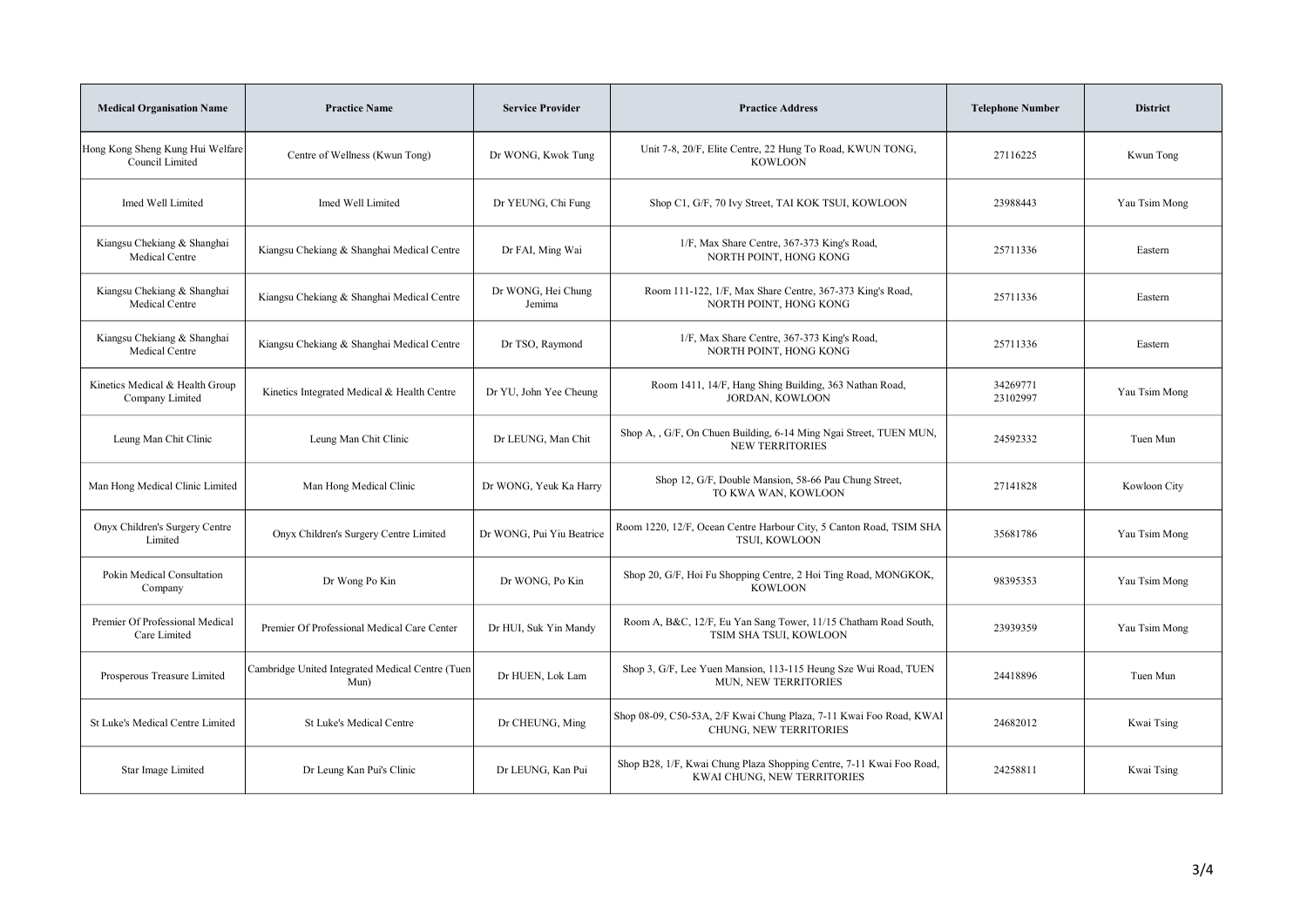| <b>Medical Organisation Name</b>                        | <b>Practice Name</b>                                                                                    | <b>Service Provider</b>        | <b>Practice Address</b>                                                                             | <b>Telephone Number</b>          | <b>District</b> |
|---------------------------------------------------------|---------------------------------------------------------------------------------------------------------|--------------------------------|-----------------------------------------------------------------------------------------------------|----------------------------------|-----------------|
| Tak Ying Medical Services Limited                       | Dr. Helene Wan                                                                                          | Dr WAN, Helene                 | Room 1922, 19/F, Argyle Centre Phase 1, 688 Nathan Road, MONGKOK,<br><b>KOWLOON</b>                 | 23338896                         | Yau Tsim Mong   |
| The Lok Sin Tong Benevolent<br>Society, Kowloon         | The Medical Clinic of Lok Sin Tong                                                                      | Dr LI, Sum Wo                  | 61 Lung Kong Road, KOWLOON CITY, KOWLOON                                                            | 23831470                         | Kowloon City    |
| United Christian Nethersole<br>Community Health Service | United Christian Nethersole Community Health<br>Service - Jockey Club Wo Lok Community Health<br>Centre | Dr CHU, Lai Ah Julia           | Unit 26-33, G/F, Kui On House, Wo Lok Estate, Hip Wo Street,<br>KWUN TONG, KOWLOON                  | 23443444<br>23574008<br>27171989 | Kwun Tong       |
| United Christian Nethersole<br>Community Health Service | United Christian Nethersole Community Health<br>Service - Jockey Club Wo Lok Community Health<br>Centre | Dr FU, Siu Fung                | Unit 26-33, G/F, Kui On House, Wo Lok Estate, Hip Wo Street,<br>KWUN TONG, KOWLOON                  | 23443444<br>23574008<br>27171989 | Kwun Tong       |
| United Christian Nethersole<br>Community Health Service | United Christian Nethersole Community Health<br>Service - Jockey Club Wo Lok Community Health<br>Centre | Dr LAI, Kit Chi                | Unit 26-33, G/F, Kui On House, Wo Lok Estate, Hip Wo Street,<br>KWUN TONG, KOWLOON                  | 23443444                         | Kwun Tong       |
| United Christian Nethersole<br>Community Health Service | United Christian Nethersole Community Health<br>Service - Jockey Club Wo Lok Community Health<br>Centre | Dr TANG, Shao Fen Joyce        | Unit 26-33, G/F, Kui On House, Wo Lok Estate, Hip Wo Street,<br>KWUN TONG, KOWLOON                  | 23443444                         | Kwun Tong       |
| United Christian Nethersole<br>Community Health Service | United Christian Nethersole Community Health<br>Service - Jockey Club Wo Lok Community Health<br>Centre | Dr CHAN, Wai Chung<br>Virginia | Unit 26-33, G/F, Kui On House, Wo Lok Estate, Hip Wo Street,<br>KWUN TONG, KOWLOON                  | 23443444<br>23574008<br>27171989 | Kwun Tong       |
| Victory Global Holdings Limited                         | Health In One Medical Centre                                                                            | Dr CHUNG, Chun Sing            | Flat/Room 703, Block C, Tak Wing Industrial Building, 3 Tsun Wen Road,<br>TUEN MUN, NEW TERRITORIES | 24281188                         | Tuen Mun        |
| Victory Global Holdings Limited                         | Health In One Medical Centre                                                                            | Dr LAU, Kim Sing               | Room 703, Block C, 7/F, Tak Wing Industrial Building, 3 Tsun Wen Road,<br>TUEN MUN, NEW TERRITORIES | 24281188                         | Tuen Mun        |
| Victory Global Holdings Limited                         | Dr. Tan Teck Pin - Health In One Medical Centre                                                         | Dr TAN, Teck Pin               | Room 703, 7/F, Block C, Tak Wing Industrial Building, 3 Tsun Wen Road,<br>TUEN MUN, NEW TERRITORIES | 24021977                         | Tuen Mun        |
| Virtue Management Limited                               | Harmonised Chinese & Western Medical Centre                                                             | Dr LEUNG, Wai Man              | Shop1, G/F, Melody Court, 2C Kam Hong Street, NORTH POINT, HONG<br><b>KONG</b>                      | 23241112                         | Eastern         |
| Yee Health Company Limited                              | Yee Health Company Limited                                                                              | Dr KUNG, Garry                 | Room B5, 9/F., Wong King Ind. Bldg., 2-4 Tai Yau Street,<br>SAN PO KONG, KOWLOON                    | 35280217                         | Kowloon City    |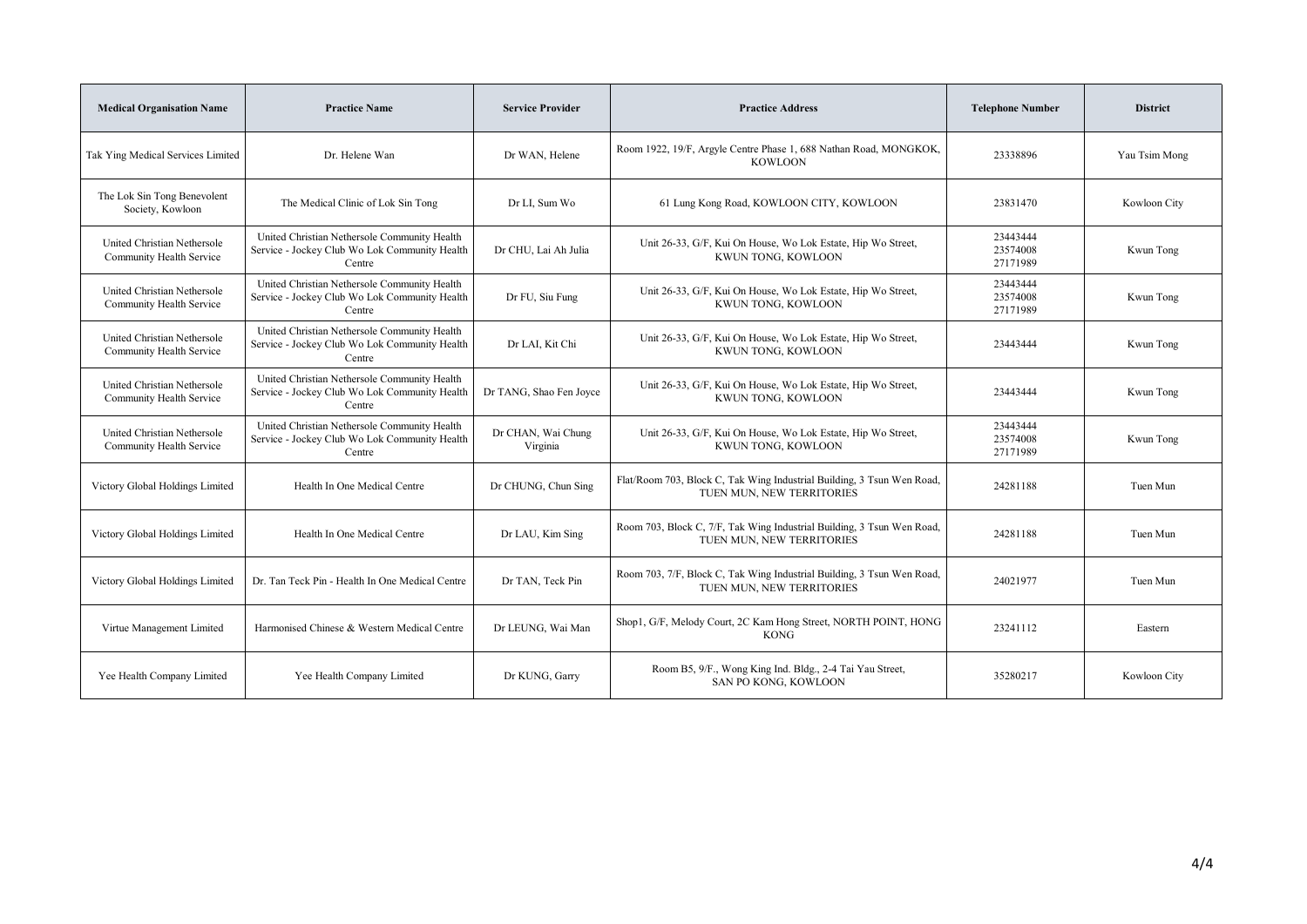## **Perform Hand Hygiene Properly**

Many infectious diseases can be transmitted through direct contact. If hands are contaminated with pathogens, especially when they are soiled with respiratory discharge or faecal matters, diseases include dysentery, cholera, hepatitis, influenza, and hand, foot and mouth disease can be spread easily. Observance of hand hygiene is the prerequisite of the prevention of the spread of communicable diseases. Using soap and water or rub hands with alcohol-based handrub can achieve hand hygiene.

### **When do we perform Hand Hygiene?**

- 1. Before touching the eyes, nose and mouth;
- 2. Before eating or handling food;
- 3. After using the toilet;
- 4. When hands are contaminated by respiratory secretions, e.g. after coughing or sneezing;
- 5. After touching public installations or equipment, such as escalator handrails, elevator control panels or door knobs;
- 6. After handling vomitus or faecal matter , e.g. after changing diaper;
- 7. Before and after visiting hospitals, residential care homes or caring for the sick;
- 8. After making contact with animals, poultry or their droppings.

#### **How to select appropriate agents for hand hygiene?**

In general, we should wash hands with soap and water when hands are visibly dirty or visible soiled with blood, body fluid, after using the toilet or changing the diapers. When hands are not visibly soiled, 70-80% alcohol-based handrub is also an effective alternative. According to World Health Organization's recommendation, most alcohol-based handrubs contain either ethanol, isopropanol or n-propanol, or a combination of two of these products. Always check the expiry date before purchasing and using. alcohol-based handrub.

#### **Steps for Hand Hygiene**

- a) Hand hygiene with soap and water:
	- 1. Wet hands under running water.
	- 2. Apply liquid soap and rub hands together to make a soapy lather.
	- 3. Away from the running water, rub hands in accordance with the 7 steps of hand hygiene technique for at least 20 seconds (refer to point c for detail). Do not rinse off soap while rubbing.
	- 4. Rinse hands thoroughly under running water.
	- 5. Dry hands thoroughly with either a clean cotton towel, a paper towel, or a hand dryer.

.

6. The cleaned hands should not touch the water tap directly again. For example: using a paper towel to wrap the faucet before turn it off.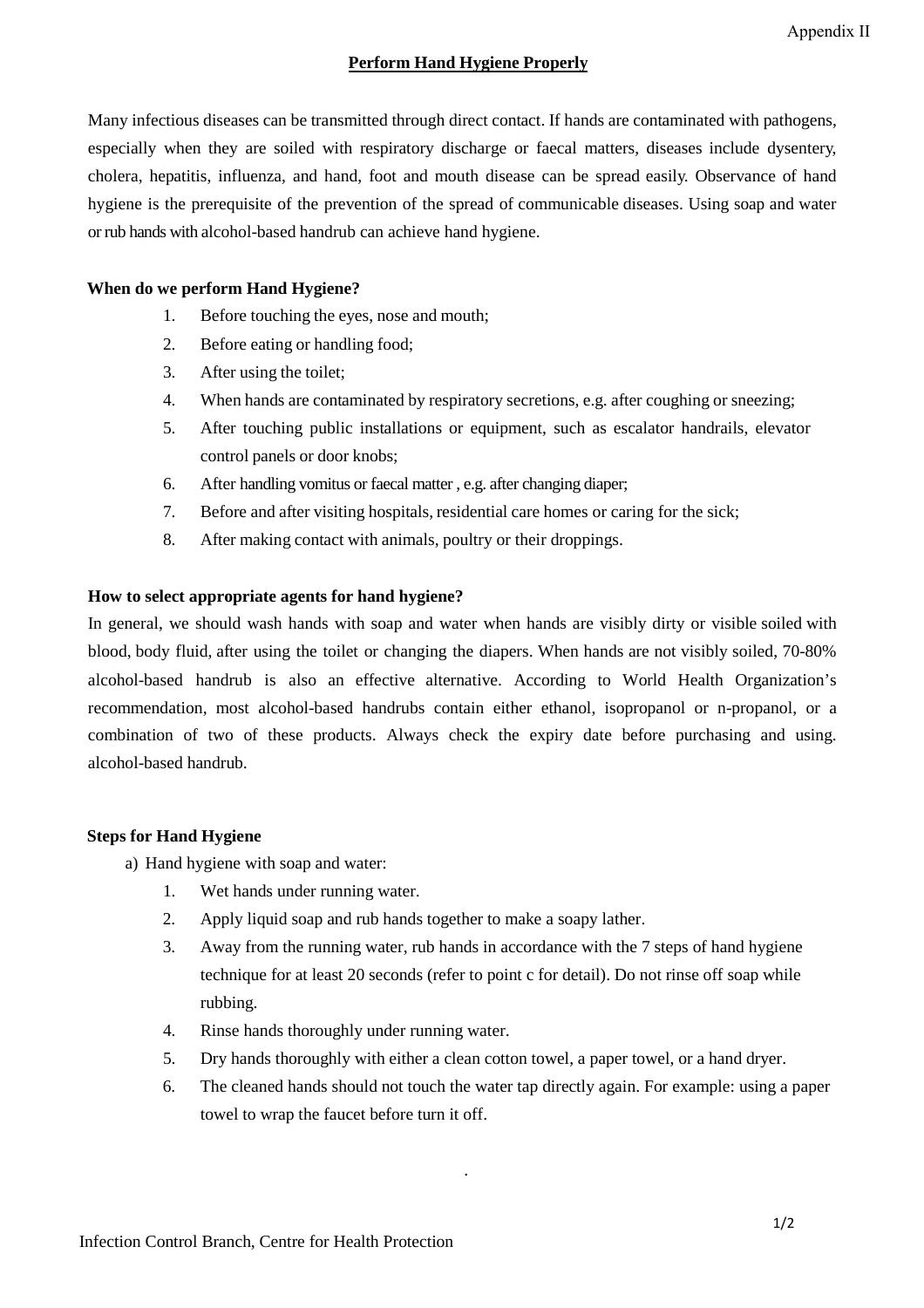b) Hand hygiene with alcohol-based handrub

Apply a palmful of alcohol-based handrub enough to cover all surfaces of the hands. Rub hands in accordance with the 7 steps of hand hygiene technique for at least 20 seconds until the hands are dry (refer to point c for detail).

c) Hand hygiene technique

Proper hand hygiene technique should follow the 7 steps and rub hands for at least 20 seconds.



For video demonstration

Please visit the Centre for Health Protection website at <http://www.chp.gov.hk/en/static/32975.html>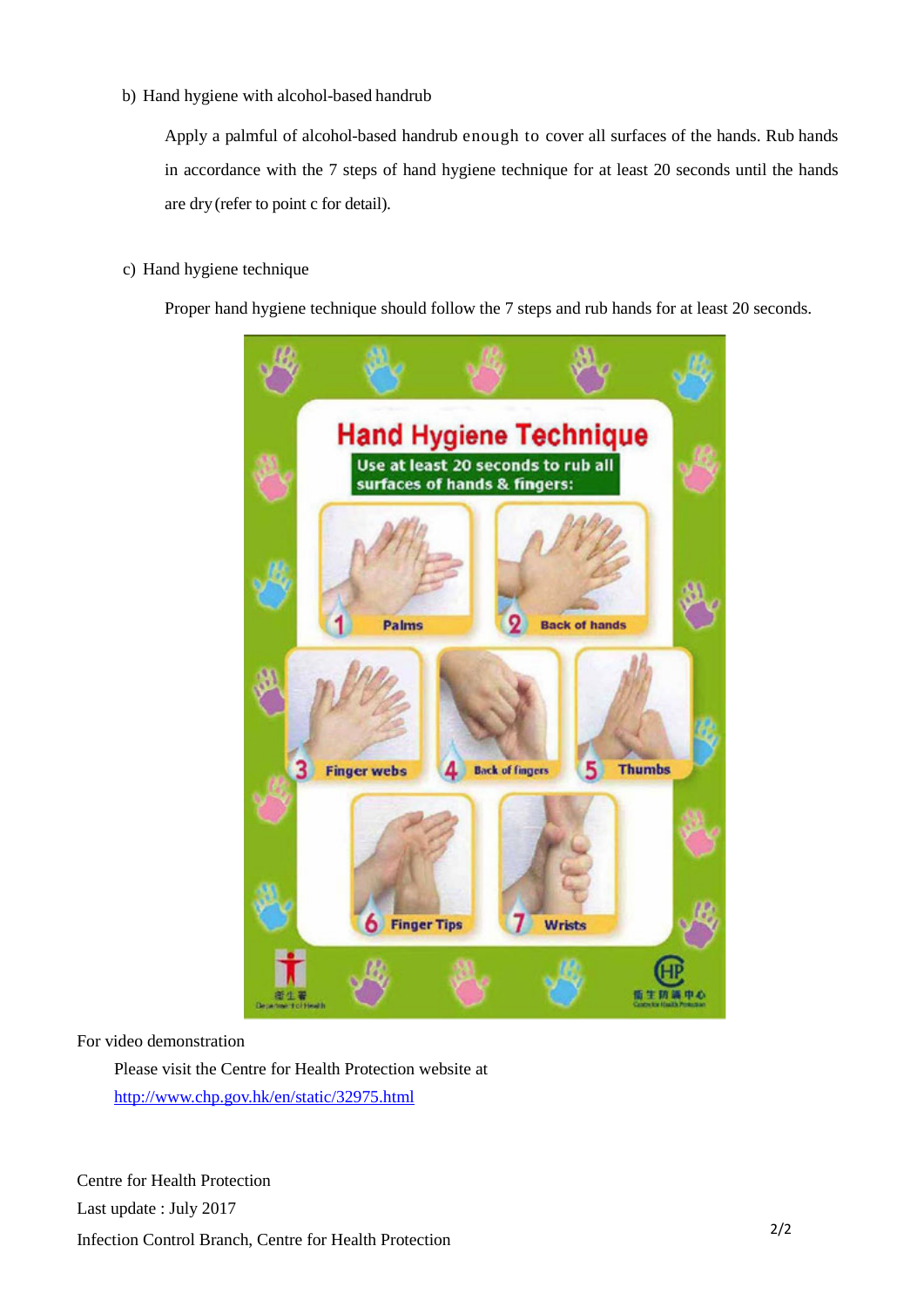## **Use Mask Properly**

Face mask provides a physical barrier to fluids and large particle droplets. Surgical mask is a type of face mask commonly used. When used properly, masks can prevent infections transmitted by respiratory droplets.

People should wear a mask when they have respiratory infection ; need to care person with respiratory infection; or when visiting clinics or hospitals during pandemic or peak season for influenzain orderto reduce the risk of infection spread.

#### **Points to note on wearing a surgical mask:**

- Choose the appropriate mask size. Child size is available for selection as indicated.
- Perform hand hygiene before putting on a mask.
- The mask should fit snugly over the face :
	- $\blacksquare$  The coloured side of the mask face outwards with the metallic strip uppermost. For those masks without a coloured side, the side with folds facing downwards on the outside, and with the metallic clip uppermost (Image 1).
	- For tie-on surgical mask, secure upper tie at the crown of head. Then secure lower tie at the nape (Image 2). For ear-loops type, position the elastic bands around both ears.
	- Extend the mask to fully cover mouth, nose and chin (Image 3).
	- Mould the metallic strip over nose bridge and mask should fit snugly over the face (Image 4).
- Avoid touching the mask after wearing. Otherwise, should perform hand hygiene before and after touching the mask.
- When taking off tie-on surgical mask, unfasten the tie at the nape first; then unfasten the tie at the crown of head (Image5). For ear-loops type, hold both the ear loop and take-off gently from face. Avoid touching the outside of face mask during taking-off as it may be covered with germs.
- After taking off the surgical mask, discard in a lidded rubbish bin and perform hand hygiene.
- Change surgical mask at least daily. Replace the mask immediately if it is damaged or soiled.













Centre for Health Protection July 2015 (Last updated on 28 November 2017)